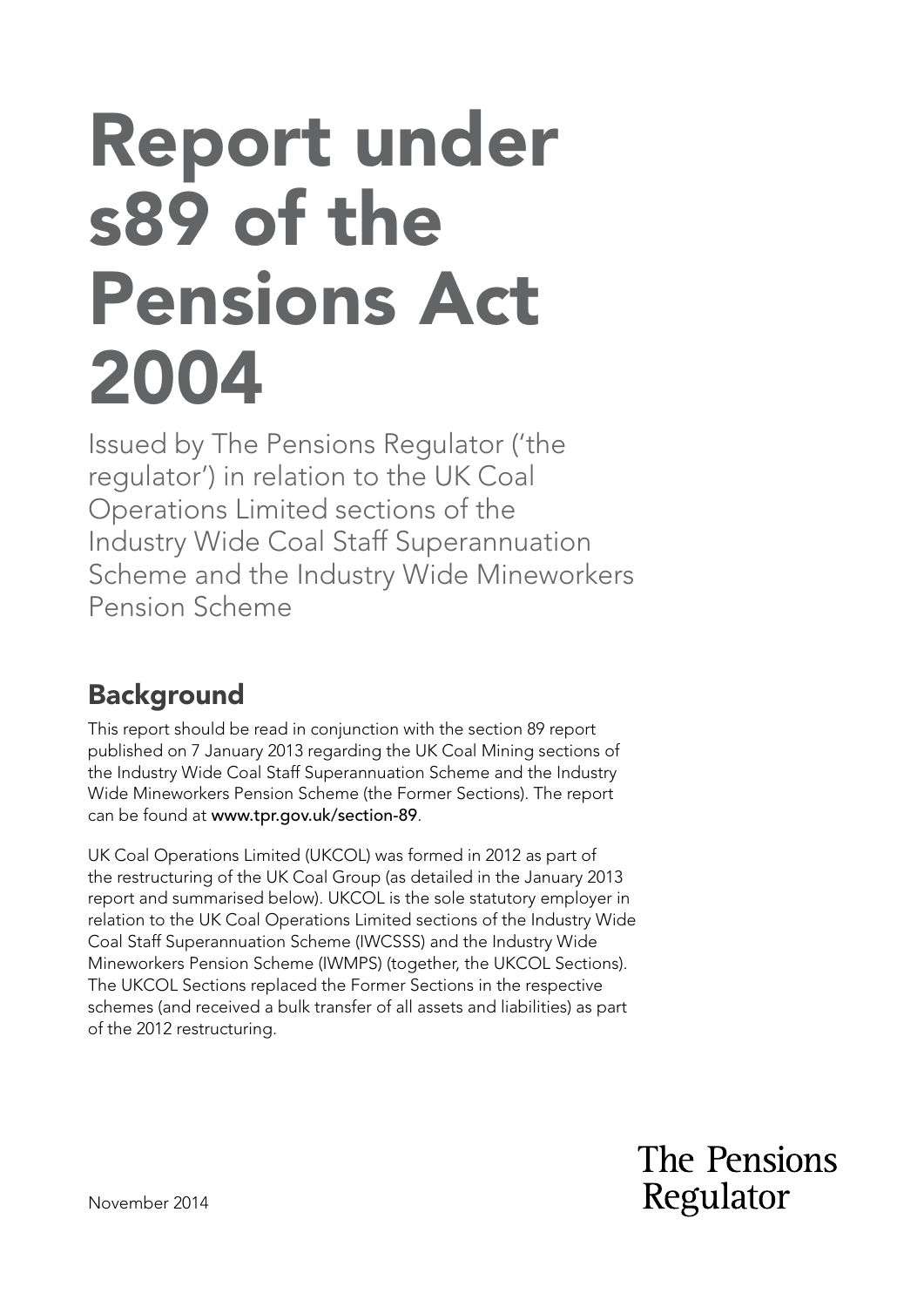In early 2013, a fre at one of UKCOL's deep mines (Daw Mill) put the group's mining business at risk of insolvency. The relevant stakeholders were able to agree a further restructuring plan that has resulted in the UKCOL Sections passing to the Pension Protection Fund (PPF).

### In summary: the December 2012 restructuring

During the course of 2012, the board of UK Coal Plc concluded that it was necessary to restructure the group in order to mitigate the operating risks inherent in the mining business and to facilitate the raising of funds required by the group.

These risks were highly relevant to the trustees of the IWCSSS and the IWMPS for two reasons. Firstly, the trustees were reliant on the group continuing to trade to enable deficit repair contributions to be made to the Former Sections. Secondly, as unsecured creditors, the trustees stood to lose access to all (or almost all) of the potential value in the group's property portfolio in the event of failure of the mining business.

Following extensive discussions, a plan was agreed to restructure the business. The headline elements of that restructuring were:

- The business was split into two ring-fenced businesses: mining, incorporating the group's three deep mines and its surface mines (Mineco) and property (Propco).
- Substantially all of the economic interest in the group passed from the existing shareholders to the trustees, via the trustees' acquisition of a 75.1% stake in Propco and their entitlement to substantially all the cash generated by Mineco (which would be free of bank debt).

The trustees' view (shared by the regulator) was that the plan represented the best outcome available for the Former Sections.

## Events occurring in 2013

Daw Mill was the largest of three deep mines operated by UKCOL's Mineco business. It generated (and was forecast to continue to generate) around a third of UKCOL's revenues.

In February 2013, a fre broke out underground at Daw Mill. Despite efforts to control the fire, it quickly became apparent that the severity of the incident meant that the costs required to reopen the mine in future would be prohibitive. Therefore in March 2013, UKCOL announced that Daw Mill would not re-open.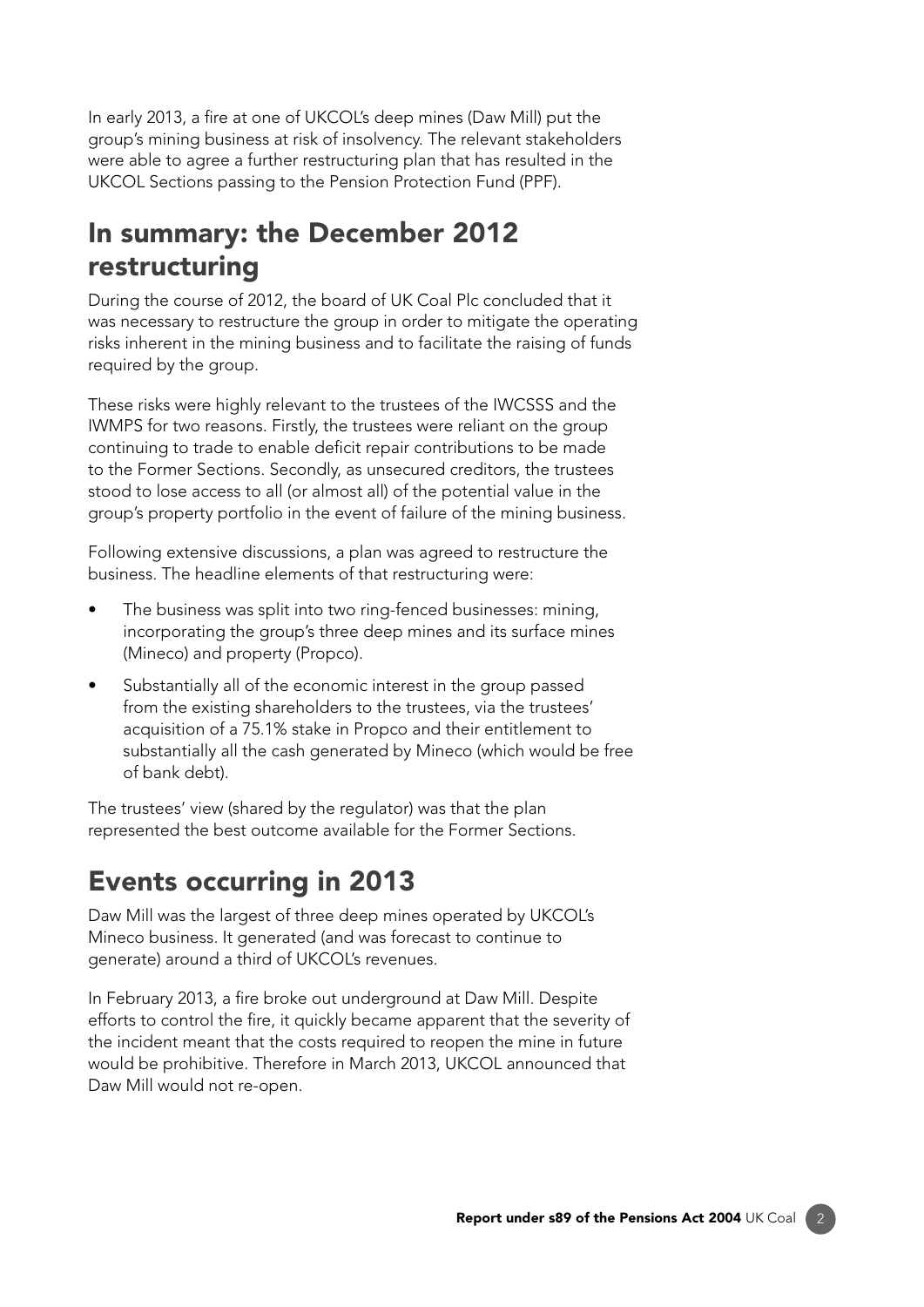The fire at Daw Mill had two serious effects on the prospects for the Mineco business:

- The costs of closing the mine (including the costs of making the mine safe and providing redundancy payments) would cause cash flow problems in the short term, risking insolvency; and
- Even if insolvency in the short term could be avoided, the Mineco business would face a significant loss of revenue and profits. As a result, the funding that Mineco would be able to provide to the Former Sections would be significantly reduced.

The Propco business was not at risk of insolvency due to the ring-fencing introduced by the 2012 restructuring. However, due to some limited ongoing arrangements between Propco and Mineco, the value of the trustees' shareholding might have been affected by an insolvency of the mining business.

UKCOL's management immediately began discussions with relevant stakeholders, including creditors, generators, banks and Government.

# Initial proposal

Management engaged in a constructive dialogue with the regulator, the PPF and the trustees in relation to the options available for the UKCOL Sections.

A restructuring was proposed under which the Mineco business, excluding Daw Mill, would be hived down to a new group. By leaving Daw Mill in Mineco, the new group would avoid the closure costs which would otherwise be unaffordable and so would be able to continue to trade.

The parties also proposed that the UKCOL Sections would be attached to the hived down group. However, given the loss of future revenue generation and profts from Daw Mill, the pension liabilities would be supported by a weaker employer covenant which would not be able to provide the same level of deficit repair contributions as previously expected.

In order to reach full funding, the trustees would therefore need to seek increased investment return, requiring them to maintain a significant proportion of their investment portfolio in return-seeking assets for a material length of time (in excess of that envisaged under the 2012 restructuring). The UKCOL Sections would be exposed to investment volatility associated with such a strategy.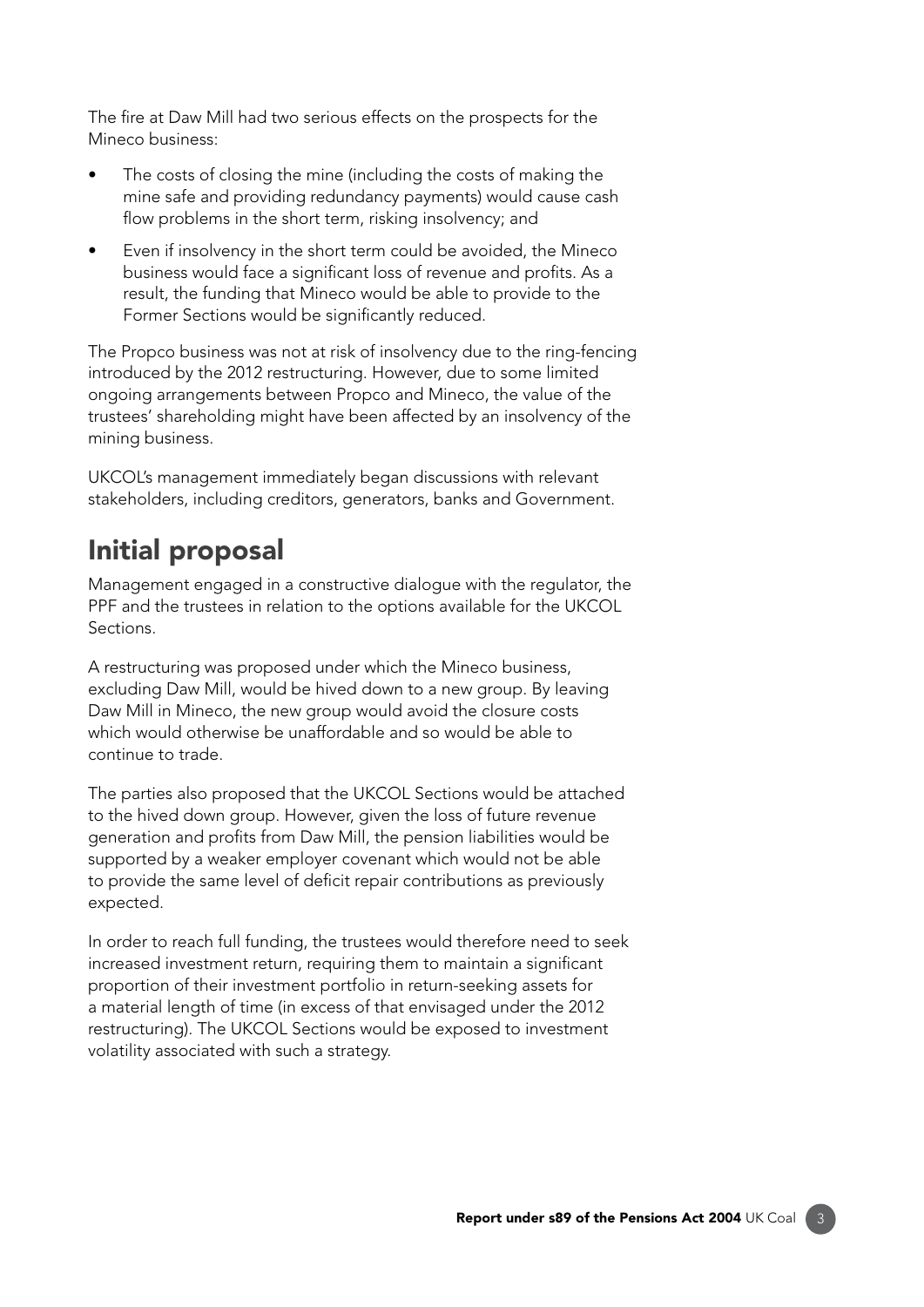Having considered the proposal, the regulator concluded that, given the level of investment risk to which the members would be exposed (which in practice would fall on the PPF for the foreseeable future), the inability of the weakened covenant to underwrite that risk and the limited potential for deficit repair contributions, it could not support the proposal.

The regulator encouraged UKCOL's management to continue discussions with the trustees so that alternative options could be explored, which did not carry the same risk to the UKCOL Sections or PPF levy payers.

# Revised proposal

A revised proposal was put forward by UKCOL. Under this arrangement the assets of the Mineco business would be hived down to a new group (broadly as previously proposed), but there would be a controlled entry of the UKCOL Sections into the PPF (following an assessment period triggered by an insolvency of UKCOL).

In order to facilitate the restructuring, the trustees would release part of their claim against UKCOL as an unsecured creditor. In return, the PPF would secure signifcantly all of the economic interest and value in the new group through a series of debt instruments held in the new group's operating company. As noted below, the interests in the new group are expected to be more valuable than the portion of the claim which was given up.

The risks inherent in the mining business would be mitigated by ringfencing the two remaining deep mines and the surface mines from each other. This would provide greater protection to the wider group (and so the value of the PPF's interest) against future catastrophic events in any single mine.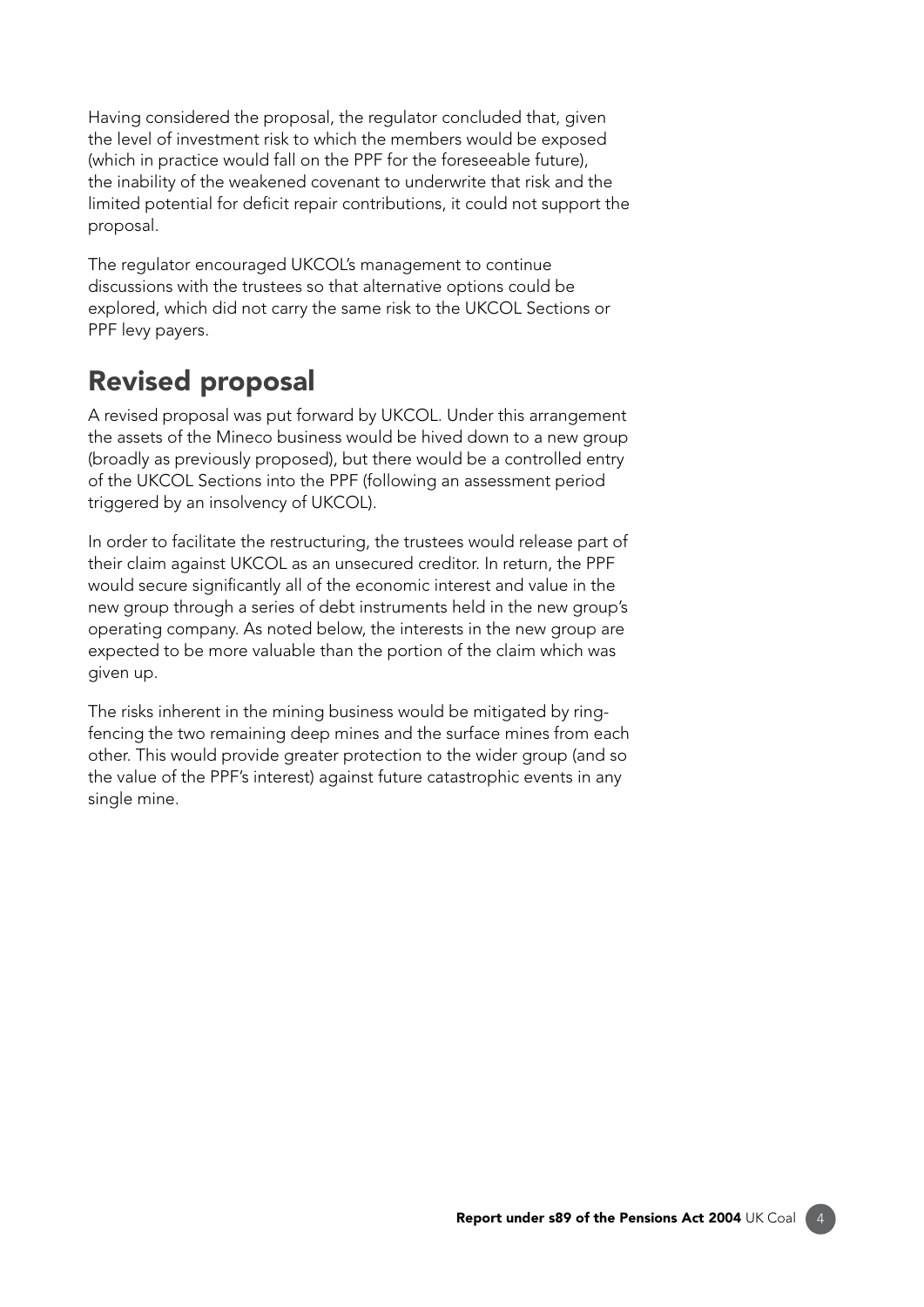#### **Outcome**

As some of the steps in the restructuring process (including the release of part of the trustees' claim against UKCOL) could be detrimental to the UKCOL Sections, various entities within the UKCOL group sought clearance from the regulator in respect of the revised restructuring plan.

Having considered the proposal, the regulator determined that it would provide the requested clearances, as:

- the proposed restructuring protected the PPF's position (by not leaving it exposed to excessive investment risk)
- the interest in the new group was forecast to provide the PPF with a substantially larger return than would have been obtained if UKCOL had entered insolvency proceedings, and was fair value for the UKCOL Sections' creditor interest
- there were no other parties that could reasonably be expected to provide covenant support
- the shareholding in Propco was protected against potential decline in its value that could have been caused in an uncontrolled insolvency.

Whilst other creditors would receive a higher return compared with an uncontrolled insolvency (due to the trustees of the UKCOL Sections releasing part of their claims against UKCOL), this was considered to be reasonable given the expected improvement to the PPF's position under the restructuring. The PPF had obtained its own advice on the expected outcomes and structure of the group going forward and supported the proposal.

The restructuring was announced in July 2013. The restructuring has, in the regulator's view, provided the best available outcome for the PPF and has also preserved the remaining business as a going concern, enabling the retention of around 2,000 jobs.